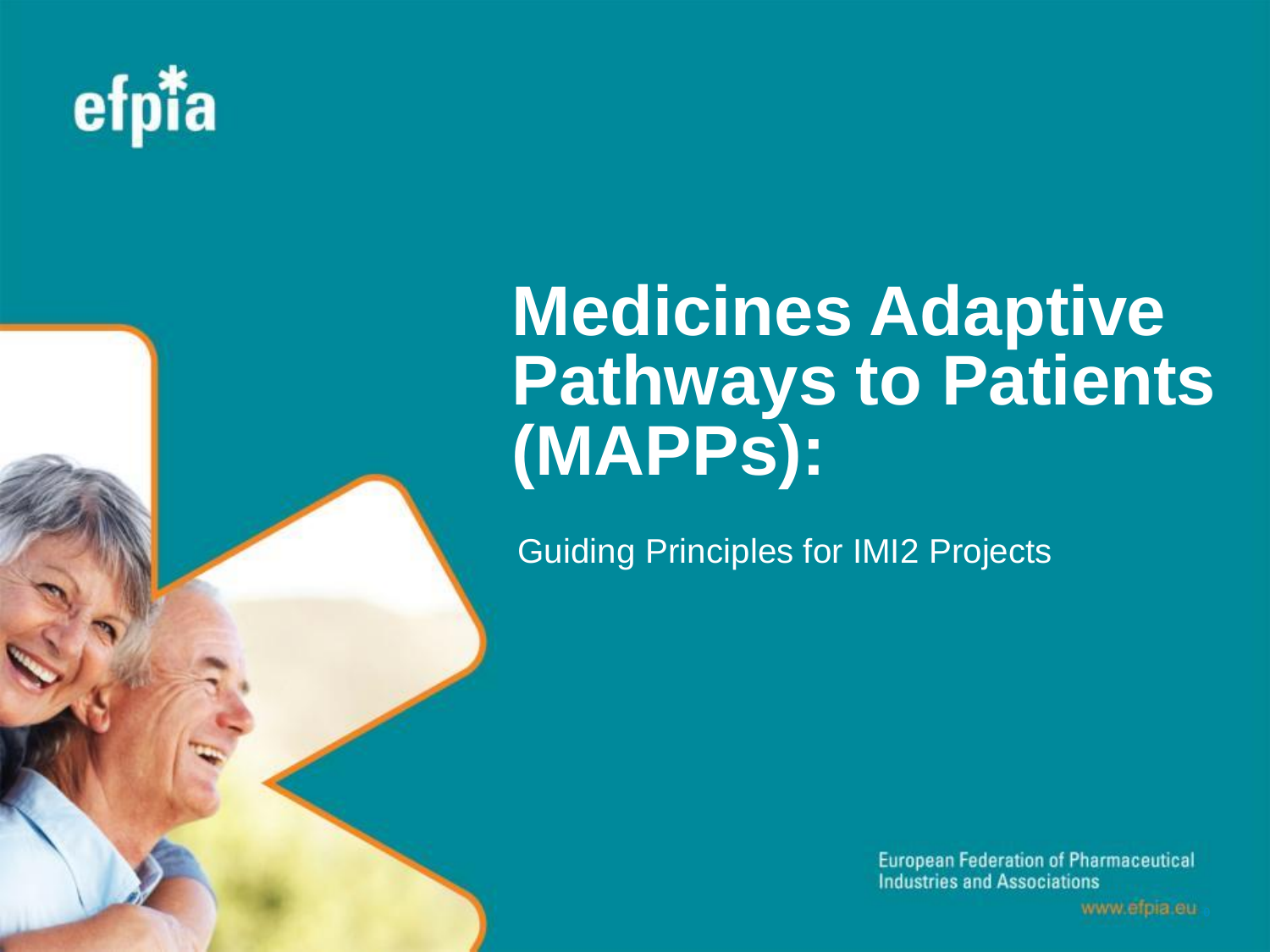# **Guiding Principles for IMI2 Projects**

**\*** The objective of this presentation is to provide an overview for SGGs as to what should be considered for inclusion into IMI2 projects from the perspective of MAPPs

#### Presentation Topics

- [What is MAPPs?](#page-2-0)
- [Possible IMI2 Enablers/Tools for MAPPs](#page-7-0)
- **\* [Next steps](#page-12-0)**
- [Case studies of effective IMI projects to develop MAPPs](#page-13-0)

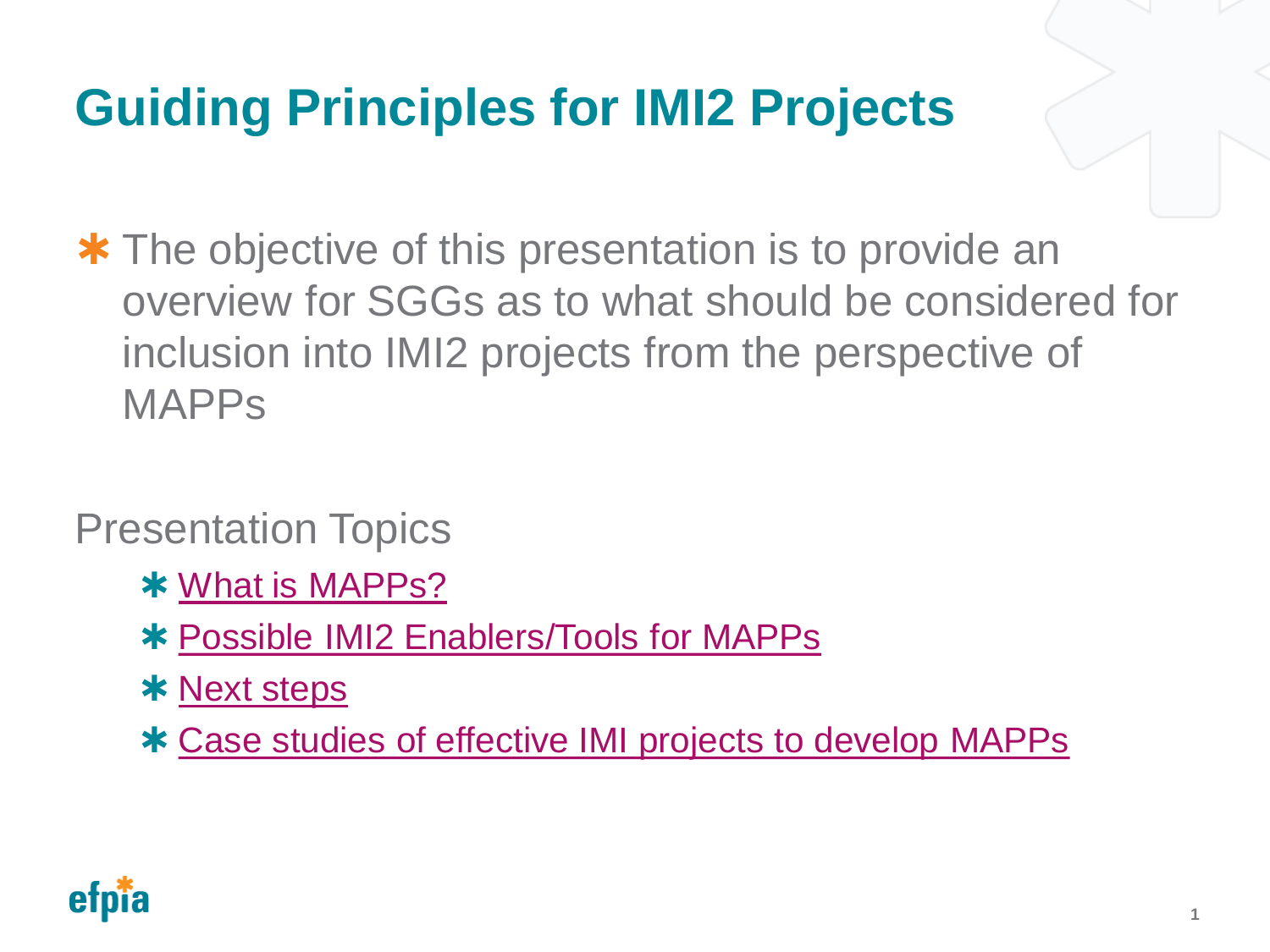# **What is MAPPs - Medicines Adaptive Pathways To Patients?**

**MAPPs** refer to flexible development and access pathways within the current regulatory framework that balance early patient access, public health and societal benefits.

#### **How is MAPPs different from Current Pathways?**

- \* An early authorisation of a product in a well-defined and targeted patient population with a clear safety and efficacy profile
- **\*** The target population is adjusted as additional evidence becomes available
- \* MAPPs may integrate adaptive clinical trial design, patient centric benefit/risk assessments and continuous re-evaluation as new evidence becomes available
- **\*** MAPPs relate to the entire life cycle of a medicine from development, through licensing to patient access

<span id="page-2-0"></span>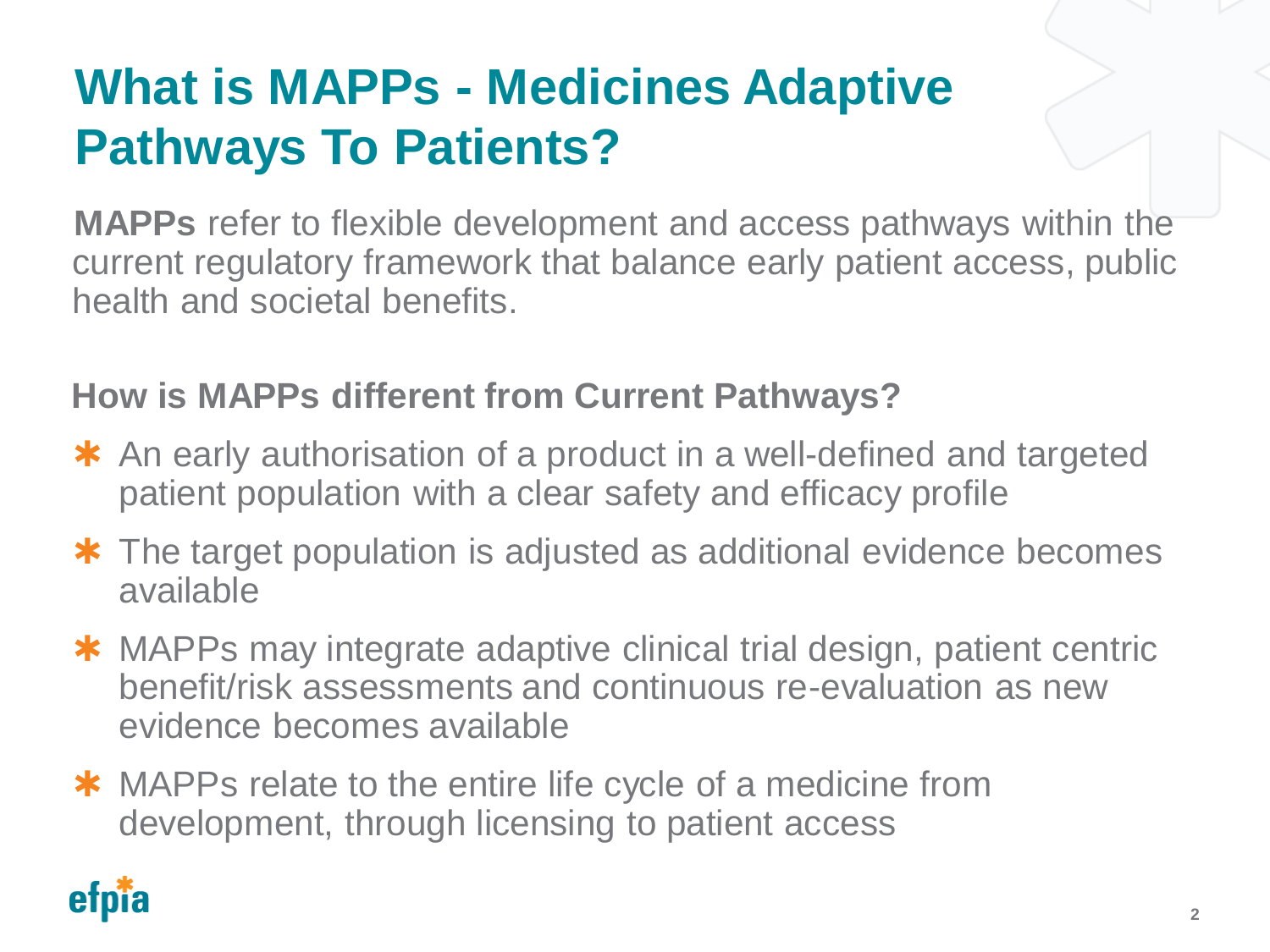# **MAPPs – What are the Potential Benefits?**

- **\*** MAPPs respond to advances in technology
- \* MAPPs provide new medicines to patients sooner and potentially at a [lower cost to all stakeholders](https://www.youtube.com/watch?v=cvj6cuqoGVI)
- \* MAPPS [provide better effectiveness data sooner](https://www.youtube.com/embed/gYEgYIuboWY?rel=0&start=230&end=&autoplay=1) to regulators and payers

#### **MAPPs – What are the remaining challenges?**

- \* The agreement by stakeholders (patients, regulators, HTA/payers, practitioners, industry) on the evidence package required for early regulatory approval, reimbursement, and access for patients
- **\*** The willingness of patients, payers and industry to operate with increased uncertainty
- **\*** The IT infrastructure needed to provide the real world evidence base

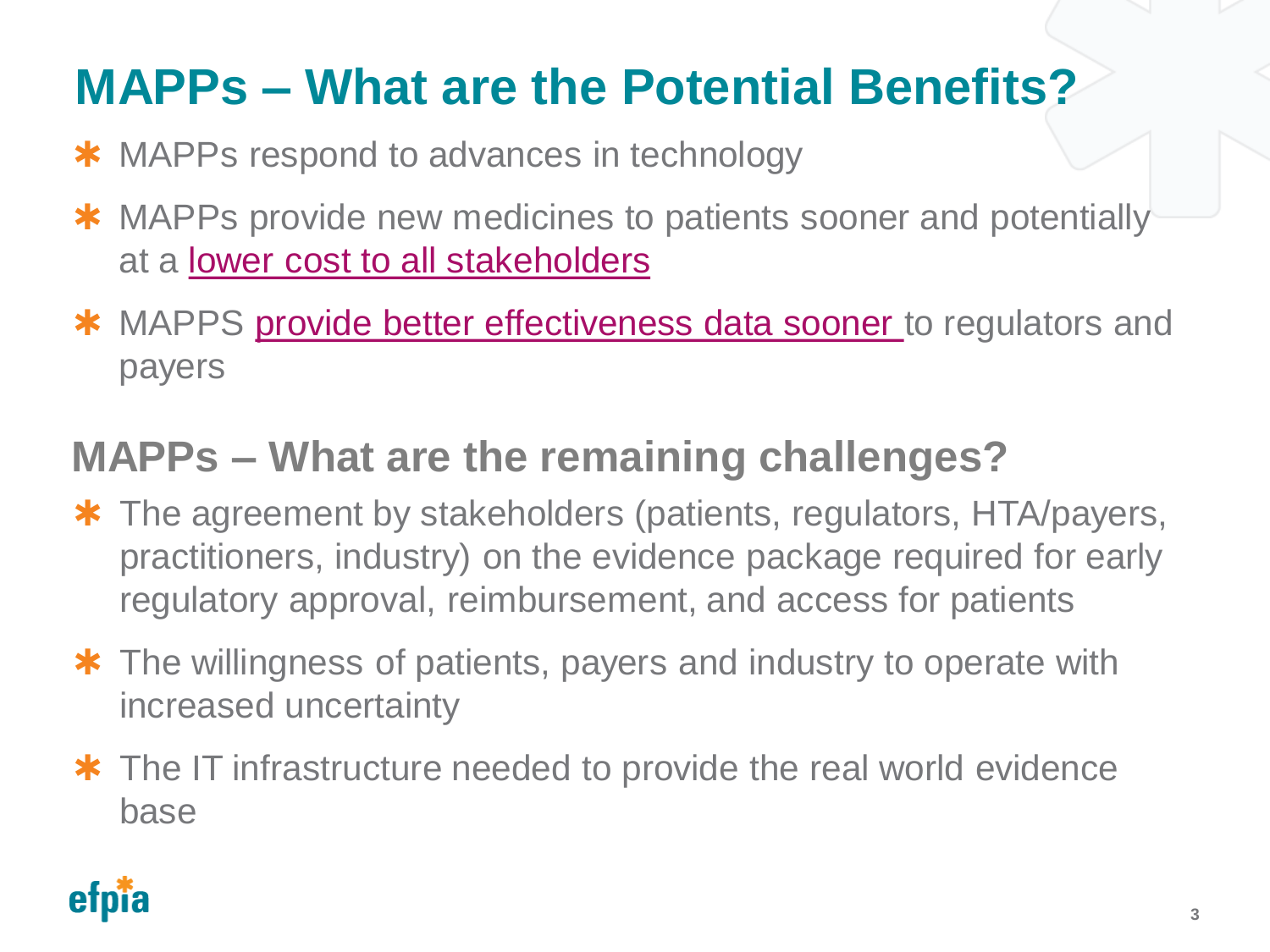## **MAPPs: Effective for all industry players, regardless of size**

*"An increasingly adaptive development and licensing environment. . .improves outcomes for all key stakeholders, a rare piece of good news in health care policy..."\**

**\*Comparison of Stakeholder Metrics for Traditional and Adaptive Development and Licensing Approaches to Drug Development**

Lynn G. Baird, Mark R. Trusheim, Hans-Georg Eichler, Ernst R. Berndt, and Gigi Hirsch May 9, 2013 <http://dij.sagepub.com/content/early/2013/05/09/2168479013487355>

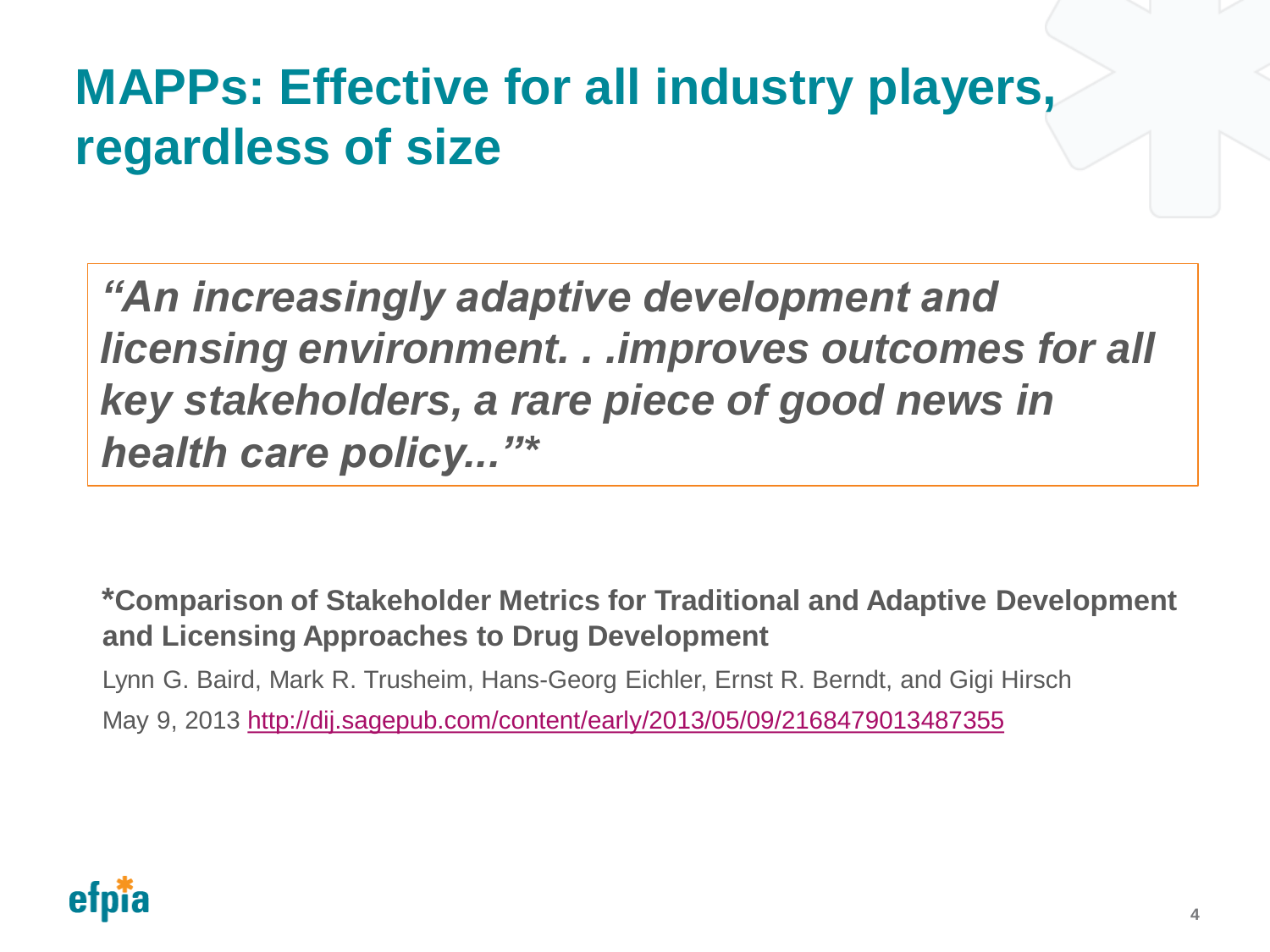## **An Example of a Theoretical MAPPs Pathway**

#### **Managing uncertainty:**

- 1. Robust capture of realtime data of the actual trial experience
- 2. All key stakeholders (patients, regulators, practitioners, industry) are aligned with the process starting at the design stage
- 3. Target population responds and adjusts to expanding evidence base
- 4. Price responds to evidence, can go up or down

NRDD vol. 10, July 2011

**Initial narrow license of a population with clear bio-marker**

**Price and population respond and adjust to expanding evidence base**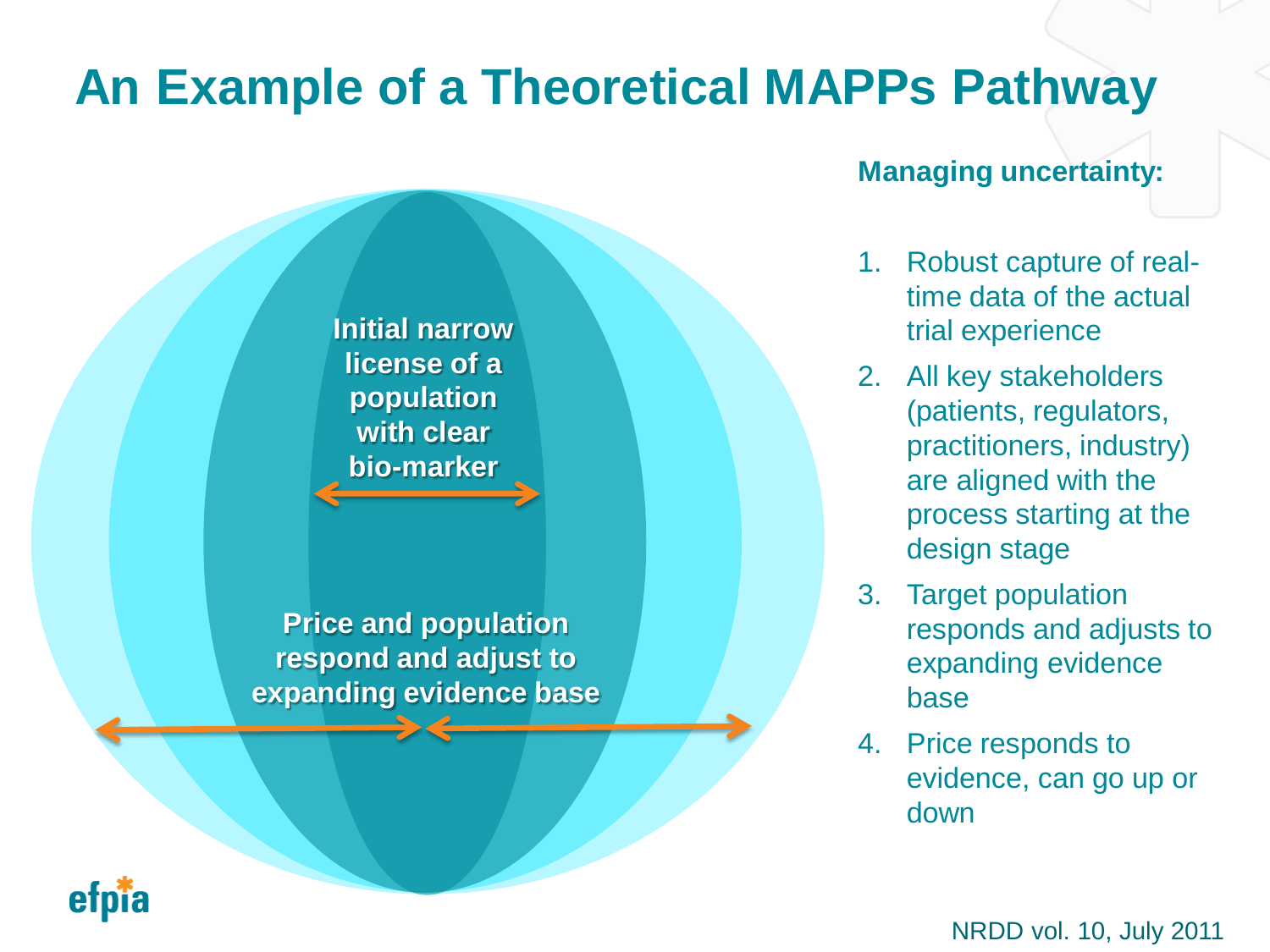## **The MAPPs Ecosystem**

efpia

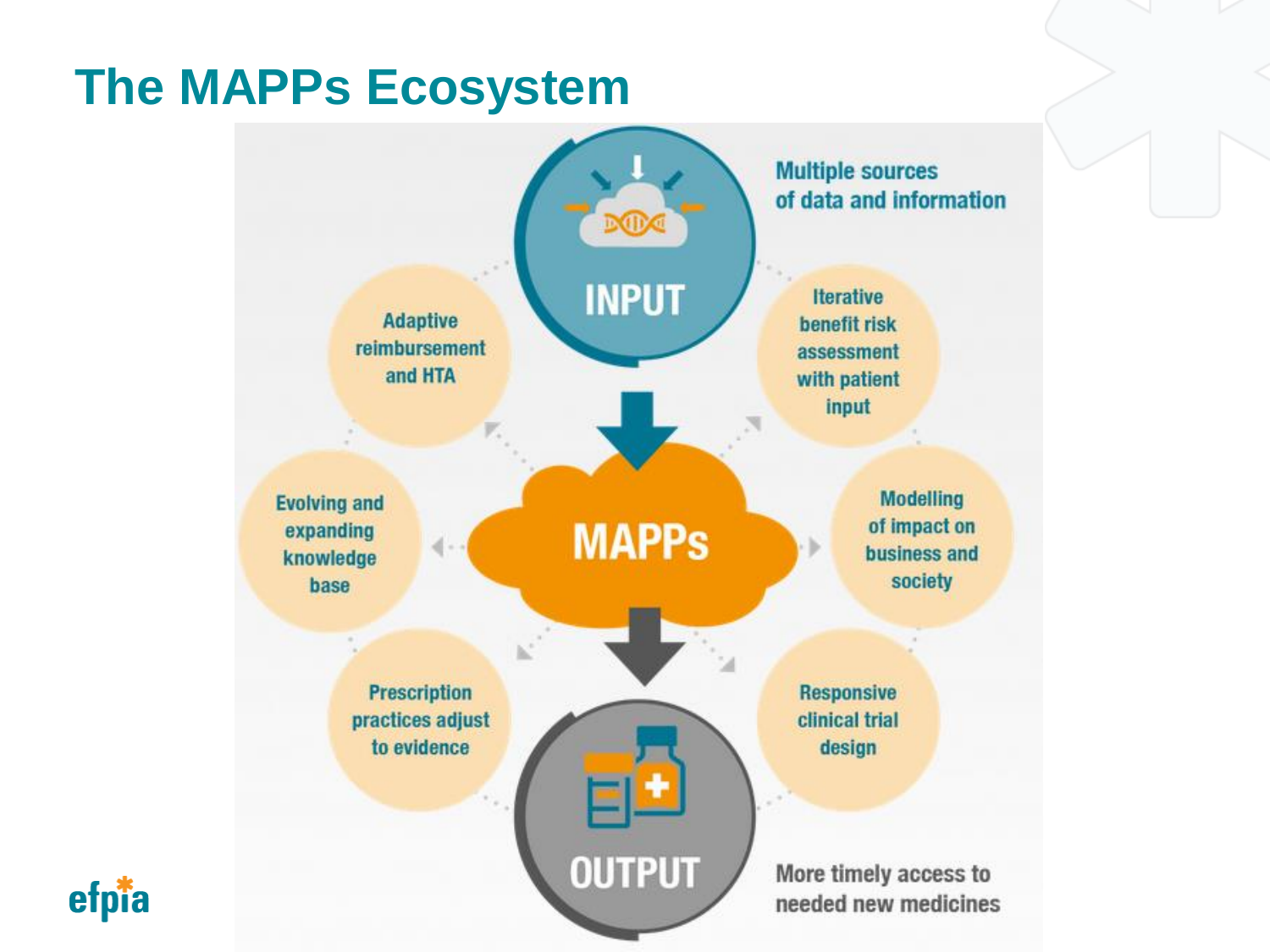# **IMI – An Opportunity for MAPPs**

#### **\*** MAPPs Deliverables:

- \* How can efficacy and safety be determined at an earlier stage?
- \* How can data capture and processing using e- and mtechnologies be enhanced ?
- **\*** How can MAPPs manage post-launch obligations?
- \* Can MAPPs support off-label data collection?
- \* Define business models that secure business and healthcare budget sustainability
- **\*** IMI can be used as a platform to develop and test new methodologies and tools to optimise the following:
	- Development, licensing, access pathways, adaptive clinical trial design
	- Patient centric benefit/risk assessments, continuous re-evaluation with expanding evidence base

<span id="page-7-0"></span>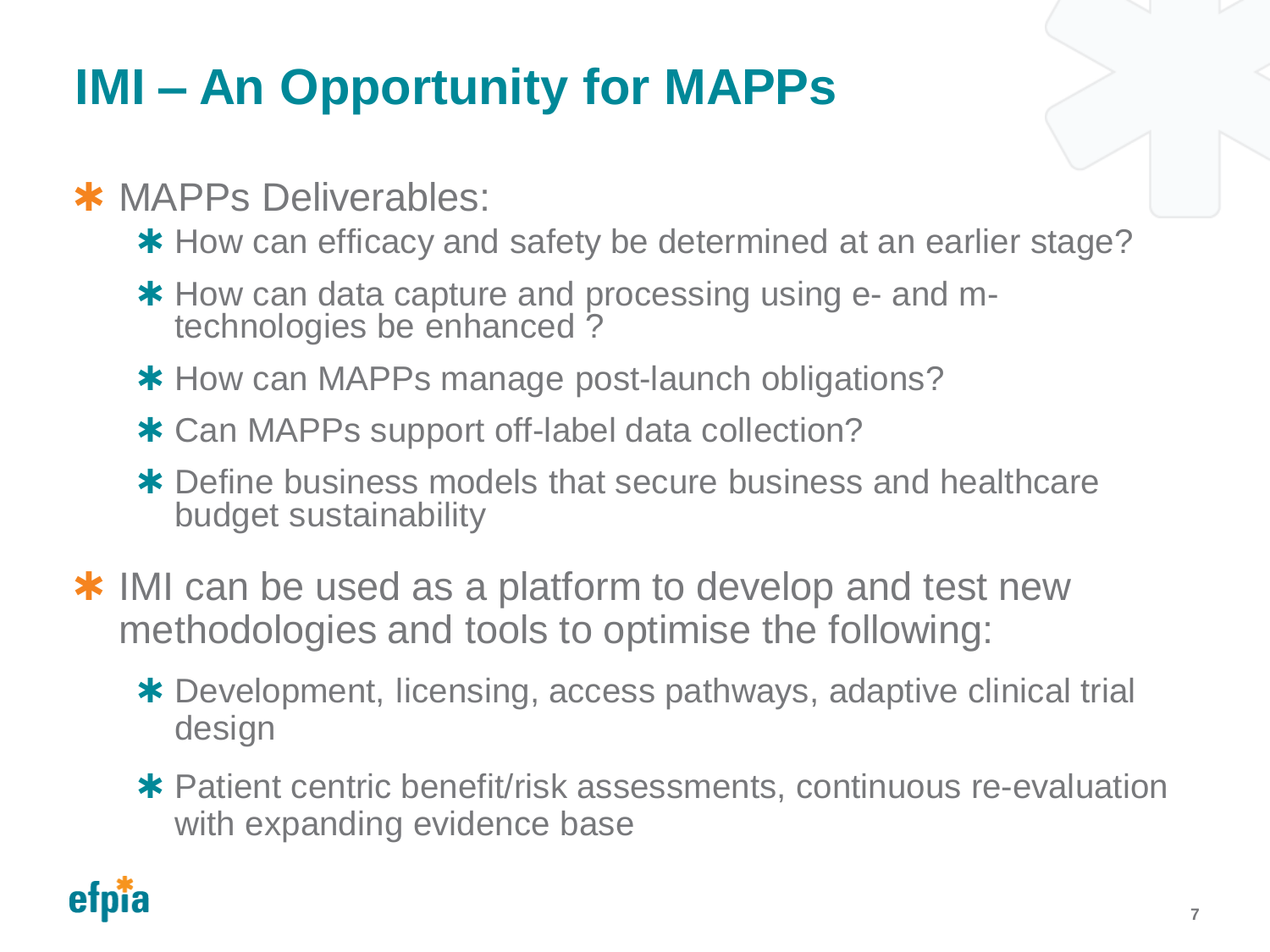# **SGGs and MAPPs – Project Scoping**

- **\*** In order to integrate MAPPs into IMI projects, SGGs in therapeutic areas, data & knowledge management and translational safety should consider:
	- **For new IMI2 projects**: the MAPPs enablers described in this Presentation
	- **For ongoing IMI projects**: identify potential MAPPs enablers to include in regulatory science or policy activities at EFPIA

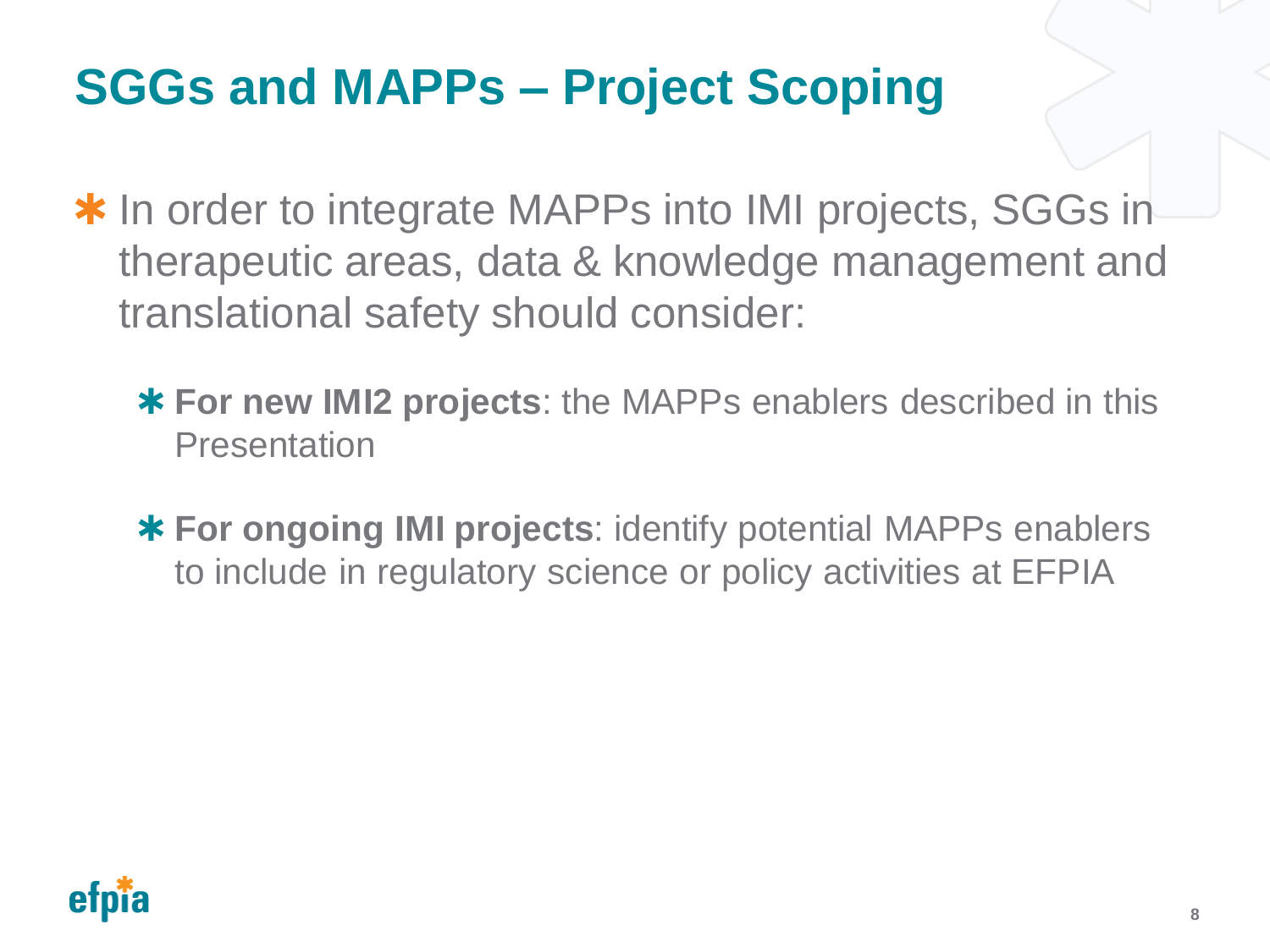### **MAPPs Enablers for Adaptive Development**

**Evolving and expanding knowledge base** 

**Modeling of impact on business and society** 

**B/R evaluation with Patient Input** 

**Responsive clinical trial design** 

- **\*** Tools for stratifying patient population
- **\*** Pre-clinical evidence of impact on primary or secondary endpoints
- \* Innovative trial design (e.g. adaptive, Bayesian), modelling, and simulation
- **\*** Iterative benefit/risk methodologies aligned with HTAs, patients, regulators, payers, and industry
- **\*** Real World Evidence (RWE) quality/reliability
- \* Methodologies to evaluate multiple sources of targeted datasets
- **\*** Predictive preclinical tools for benefit/risk at iterative time-points
- \* Sustainable databases, health registries and monitoring systems for evidence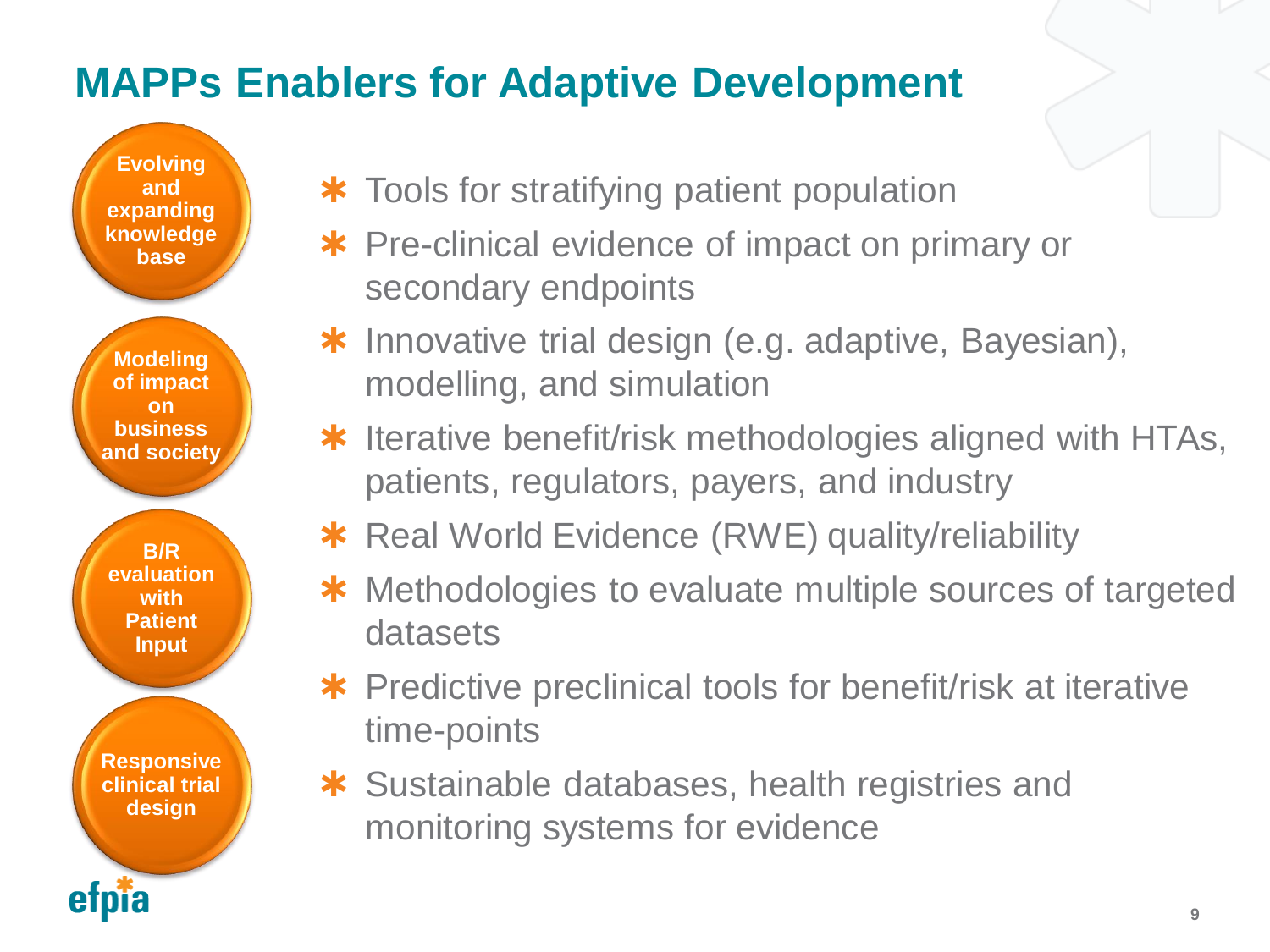### **MAPPs Enablers for Adaptive Pathways**

**Responsive clinical trial design Benefit/risk evaluation with Patient Input Prescriptio n practices adjust to evidence**

- \* Safety and risk minimization programmes to balance uncertainty based on smaller data sets
- **\*** Feasibility of collecting data, follow-on RCTs, or confirmatory data to expand the initial license
- **\*** Processes and procedures for collecting, analysing and presenting evidence
- **\*** Tools for regulatory reassessment
	- \* Definition of reassessment criteria and the evidence base acceptable to regulators
		- \* periodic benefit risk evaluation report [\(PBRER](http://www.ema.europa.eu/docs/en_GB/document_library/Regulatory_and_procedural_guideline/2012/12/WC500136402.pdf))
		- **\* Post-authorisation Safety Studies ([PASS\)](http://www.ema.europa.eu/docs/en_GB/document_library/Scientific_guideline/2012/06/WC500129137.pdf)**
		- **\*** Post-authorisation Efficacy Studies ([PAES\)](http://eur-lex.europa.eu/legal-content/EN/TXT/PDF/?uri=OJ:JOL_2014_107_R_0001&from=EN)
	- **\*** Processes to remove medicines from the market post-authorisation

**10**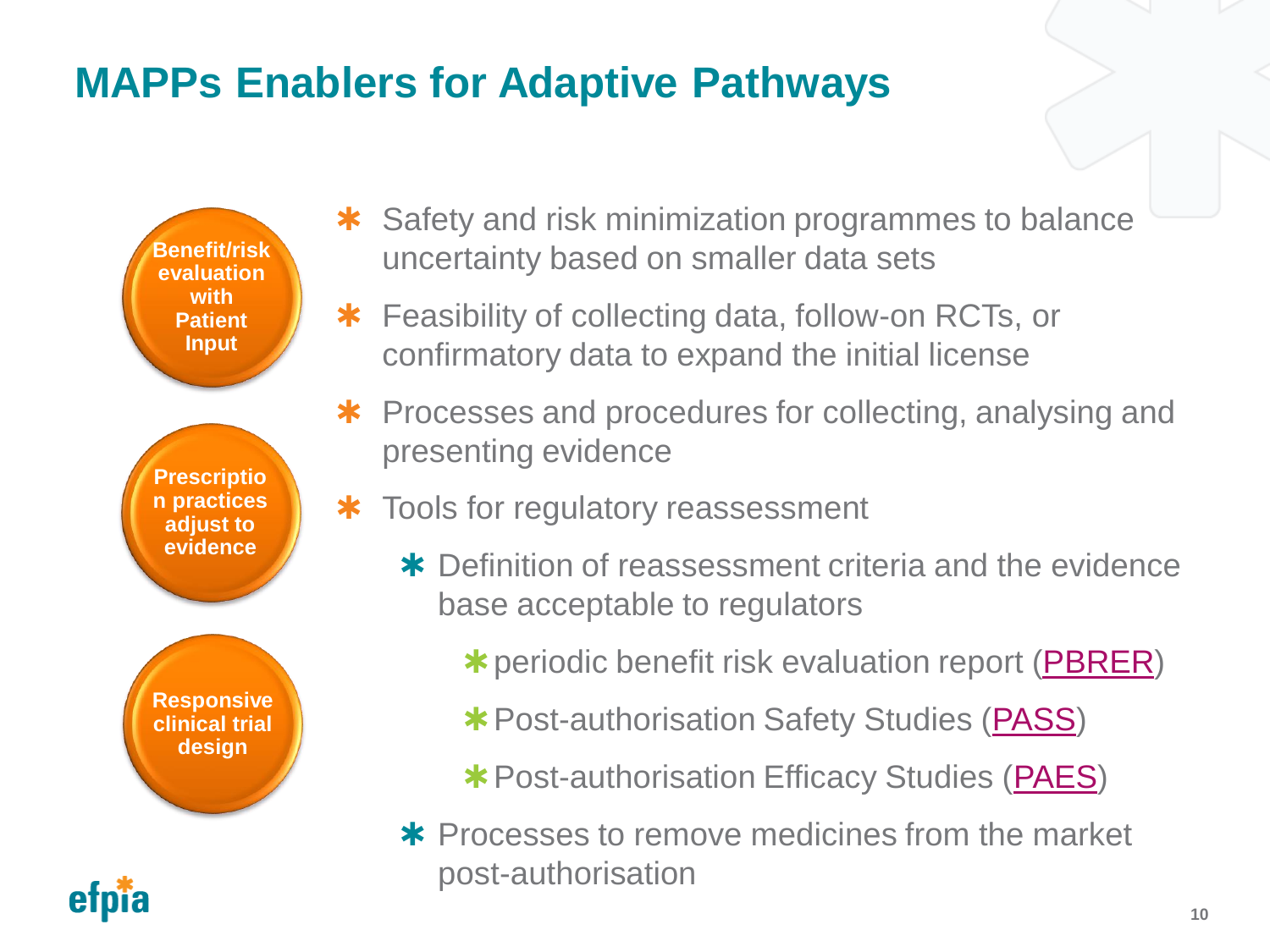## **MAPPs Enablers Access (HTA, Pricing & Reimbursement)**

**B/R evaluation with patient input** 

**Adaptive reimburse ment and HTA**

**Prescription practices adjust to evidence** 

**Responsive clinical trial design** 

- \* Methodologies for pricing and volume adjustments, both up and down, based on the evolution of the MAPPs' evidence
- **\*** Models to test the assumptions made in MAPPs pricing/reimbursement for accurate value proposition
- \* Modelling of HTA/pricing/reimbursement/regulatory frameworks to simulate and measure uncertainties at **launch**

#### \* Tools for HTA reassessment

- \* Develop or test infrastructure(s) for companies, payers, and regulators to meet post-launch obligations
- \* Development and testing of tools/methodologies to evaluate the risk of broad off-label prescriptions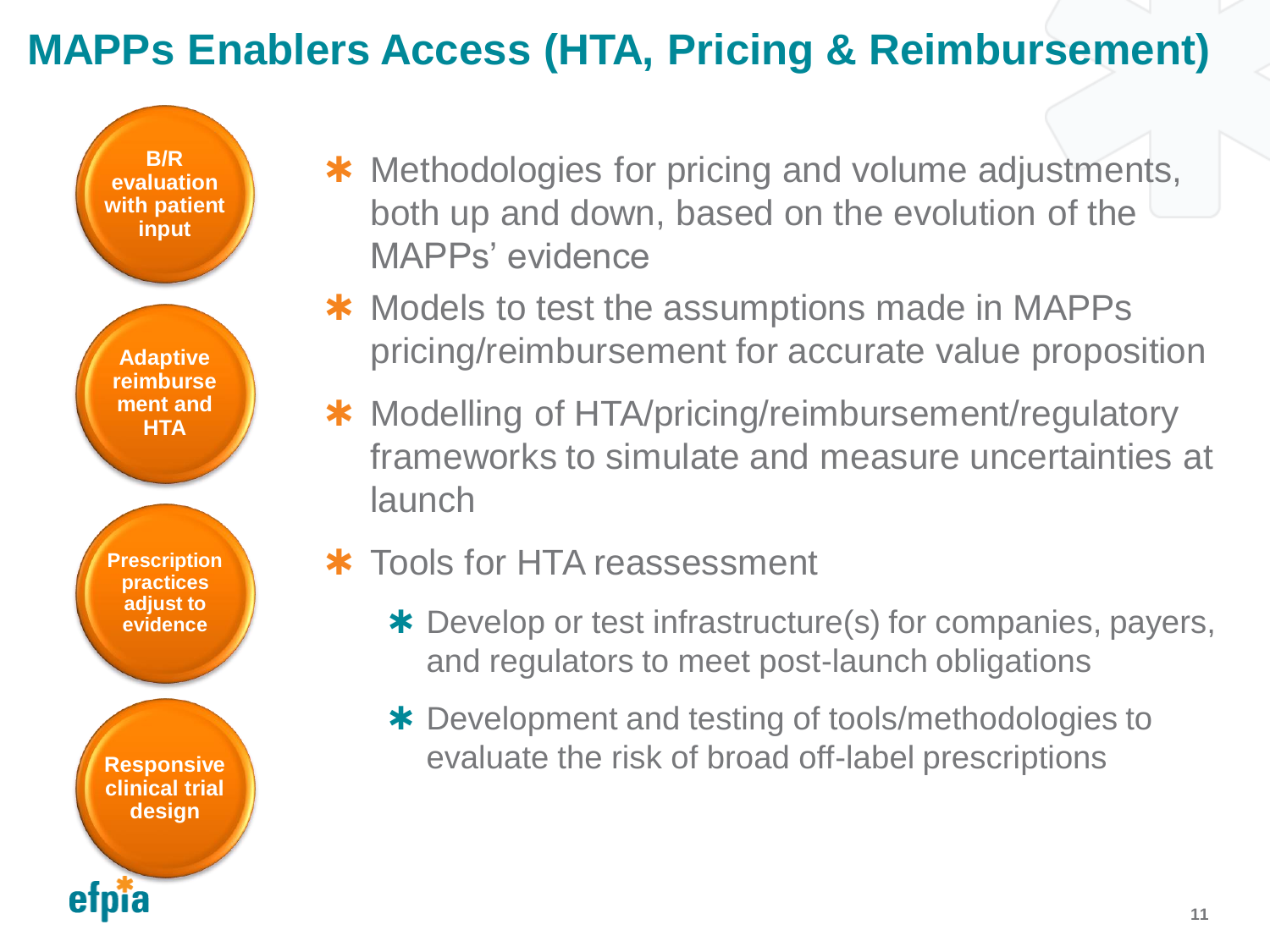## **NEXT STEPS: Continued dialogue**

**IMI2 MAPPs Coordination and Support Action (CSA)**

The CSA will establish a platform with relevant stakeholders for the coordination of MAPPs related activities within IMI2:

- **gap analysis**: identify challenges and opportunities for implementation of MAPPs, taking account of tools, methodologies and infrastructures developed in IMI and other initiatives;
- **\*** informing research activities: facilitating inclusion of MAPPs enablers in new IMI2 activities based on the gap analysis;
- **\*** knowledge management: horizon scanning on non IMI activities relevant to MAPPs to create a comprehensive repository of knowledge and opportunities for coordination.
- $\rightarrow$  Operational in Q2 2015, in the meantime MAPPs TF as reference point.

<span id="page-12-0"></span>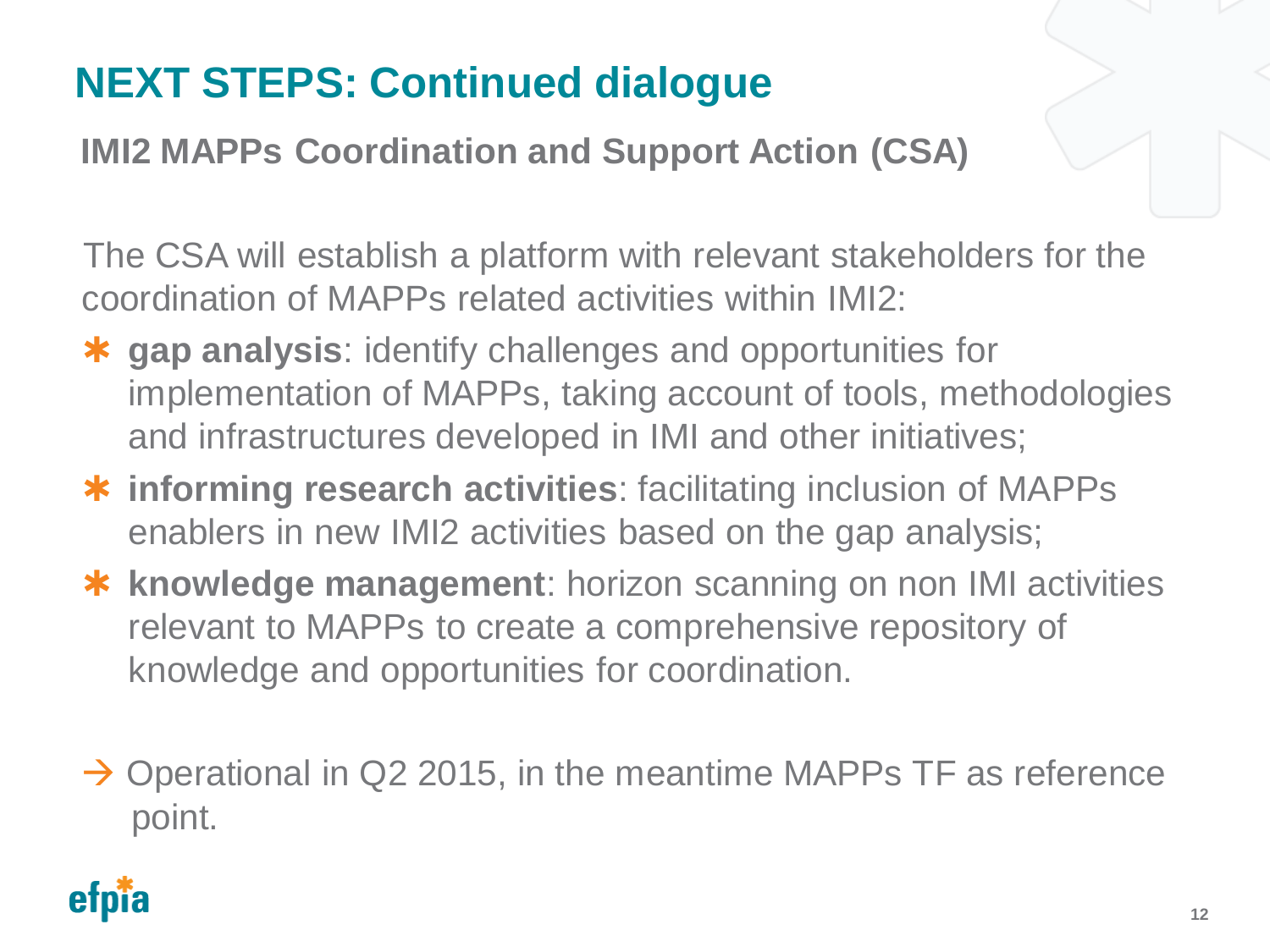

# APPENDIX

# CASE STUDIES

<span id="page-13-0"></span>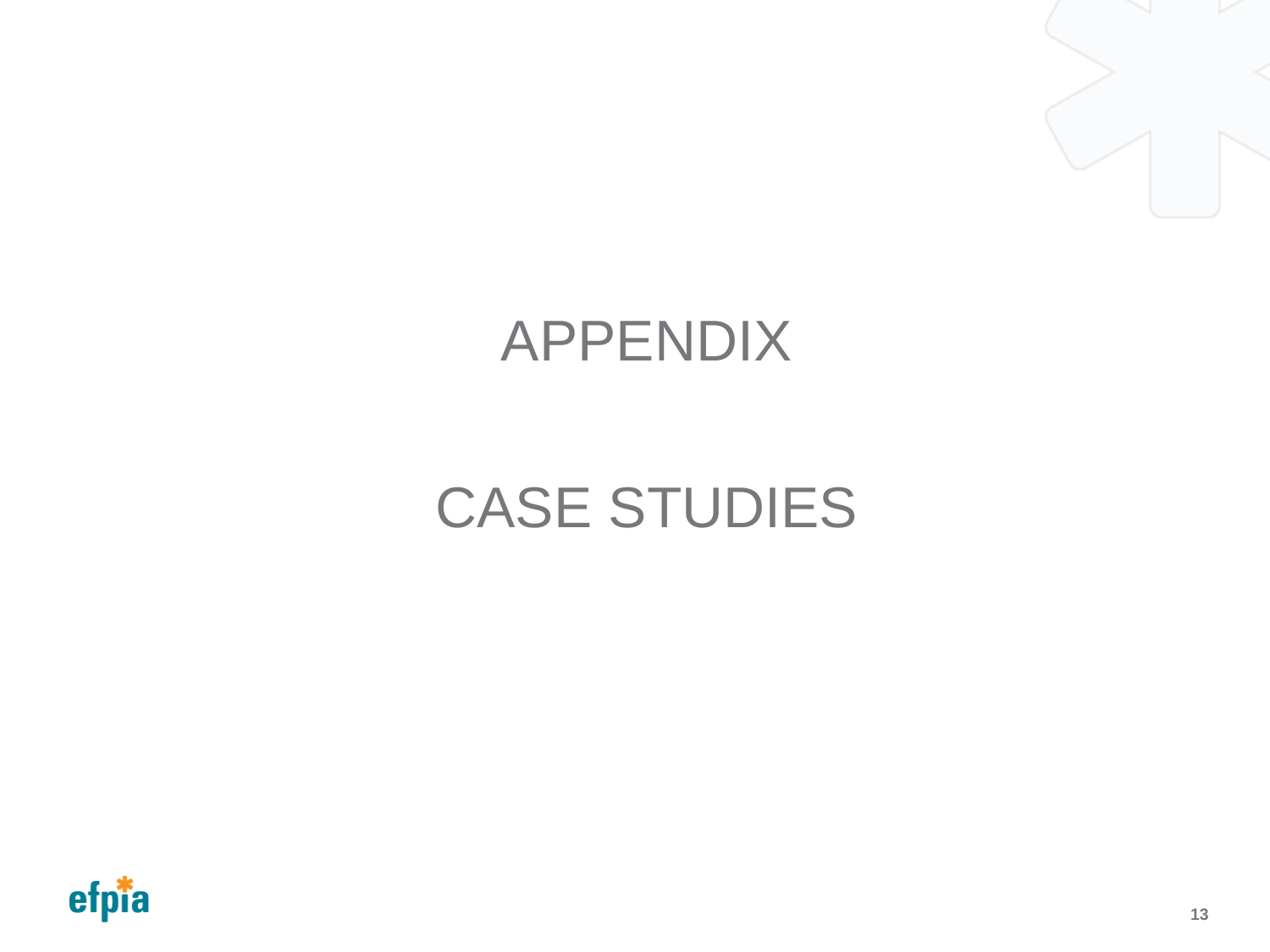## **Case Study 1: DIRECT - Diabetes Research in Patient Stratification (***ref: draft IMIPACT report 22 Sept 2014***).**

**Aim:** Identify biomarkers that will define subtypes of rapid diabetes development and those who will respond to therapy. Identify, develop and validate surrogate response biomarkers that reflect the underlying disease progression in clinical trials.

#### **Relevance to MAPPs:**

- **\*** Predictive biomarkers of rapid glycaemic decline and the response to drugs which will allow selection of patients
- **\*** The innovative clinical trial designs that may also offer value in the MAPPs agenda if they are submitted for early joint EMA/HTA evaluation
- **\*** The cost implication of screening thousands of patients when only a few may be 'positive' with HTAs and payers
- **\*** The governance of biomarker sampling to be in line with ISO standards will need to be addressed before introduction to clinical practice;
- **\*** The ability to limit / restrict prescribing to a clearly defined cohort through wide-scale physician and patient education.